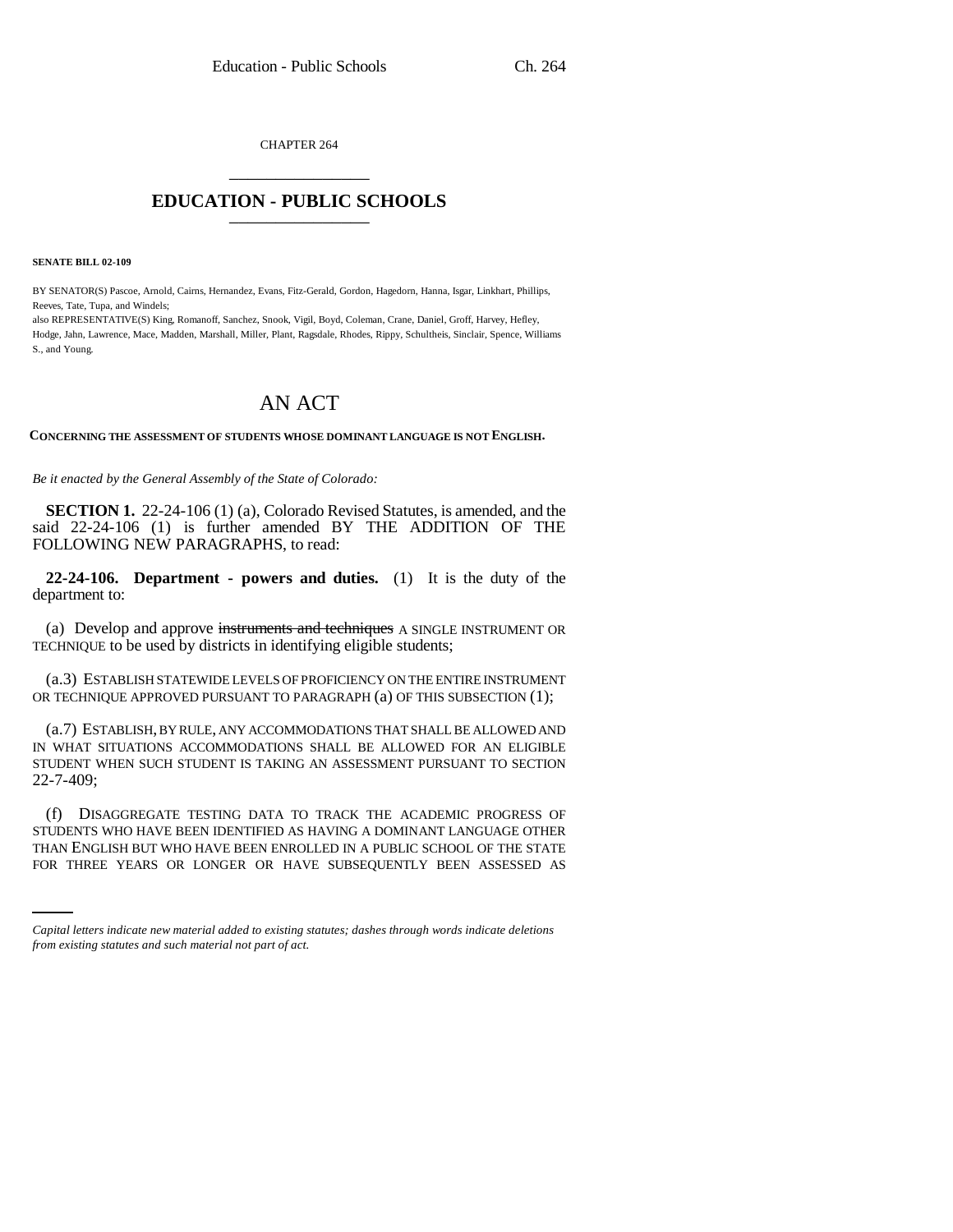PROFICIENT IN ENGLISH.

**SECTION 2.** 22-24-106, Colorado Revised Statutes, is amended BY THE ADDITION OF A NEW SUBSECTION to read:

**22-24-106. Department - powers and duties - advisory commission - repeal.** (3) (a) THERE IS HEREBY CREATED IN THE DEPARTMENT AN ADVISORY COMMISSION, REFERRED TO IN THIS SUBSECTION (3) AS THE "COMMISSION", TO ASSIST THE DEPARTMENT IN PERFORMING ITS DUTIES UNDER PARAGRAPHS (a), (a.3), AND (a.7) OF SUBSECTION (1) OF THIS SECTION. MEMBERS OF THE COMMISSION SHALL BE APPOINTED BY THE STATE BOARD AND SHALL CONSIST OF:

(I) ONE MEMBER WHO IS EMPLOYED BY AN INSTITUTION OF HIGHER EDUCATION AND WHO IS A PSYCHOMETRICIAN;

(II) ONE MEMBER WHO IS AN ASSESSMENT DIRECTOR FROM A SCHOOL DISTRICT THAT HAS A SIGNIFICANT PERCENTAGE OF STUDENTS FOR WHOM ENGLISH IS NOT THE DOMINANT LANGUAGE;

(III) ONE MEMBER WHO IS A CLASSROOM TEACHER WHO WORKS WITH STUDENTS FOR WHOM ENGLISH IS NOT THE DOMINANT LANGUAGE AND WHO HAS EXPERIENCE IN ADMINISTERING ASSESSMENTS TO DETERMINE IF A STUDENT'S DOMINANT LANGUAGE IS NOT ENGLISH;

(IV) AN EMPLOYEE OF AN INSTITUTION OF HIGHER EDUCATION WHO HAS EXPERTISE IN EDUCATIONAL POLICIES FOR STUDENTS FOR WHOM ENGLISH IS NOT THE DOMINANT LANGUAGE;

(V) A PARENT WHO IS EXPERIENCED WITH ENGLISH LANGUAGE LEARNERS; AND

(VI) AN EMPLOYEE OF THE DEPARTMENT WITH EXPERIENCE WITH ENGLISH LANGUAGE LEARNERS.

(b) MEMBERS OF THE COMMISSION SHALL NOT RECEIVE A PER DIEM AND SHALL NOT BE REIMBURSED FOR THEIR TRAVEL EXPENSES.

(c) THIS SUBSECTION (3) IS REPEALED, EFFECTIVE JULY 1, 2004.

**SECTION 3.** 22-24-105 (1) (b), (1) (c), and (2), Colorado Revised Statutes, are amended to read:

**22-24-105. District - powers and duties - repeal.** (1) It is the duty of each district to:

(b) (I) Assess such students, using instruments and techniques THE ENTIRE INSTRUMENT OR TECHNIQUE approved by the department, to determine if their dominant language is not English.

(II) NOTWITHSTANDING THE PROVISIONS OF SUBPARAGRAPH (I) OF THIS PARAGRAPH (b), FOR THE SCHOOL YEARS 2002-03,2003-04, AND 2004-05, A DISTRICT MAY ASSESS STUDENTS WHOSE DOMINANT LANGUAGE MAY NOT BE ENGLISH USING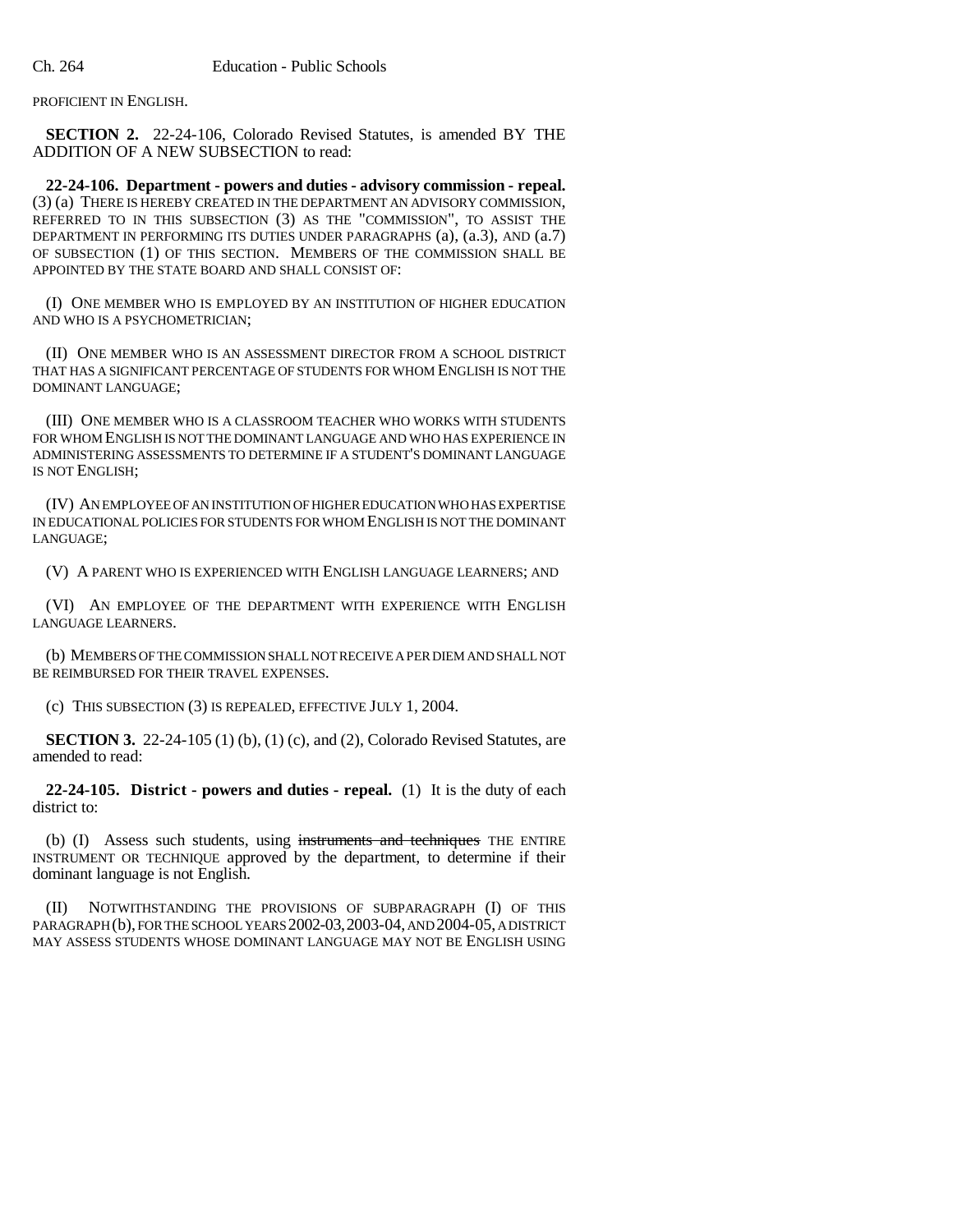ANY OF THE INSTRUMENTS OR TECHNIQUES APPROVED BY THE DEPARTMENT PRIOR TO JANUARY 1, 2002. THIS SUBPARAGRAPH (II) IS REPEALED, EFFECTIVE JULY 1, 2005.

(c) Certify EACH YEAR to the department those students in the district whose dominant language is not English, INCLUDING SPECIFICATION OF THE NUMBER OF NON-ENGLISH LANGUAGES IDENTIFIED AS DOMINANT LANGUAGES AND OF THE NUMBER OF STUDENTS WHO SPEAK EACH NON-ENGLISH LANGUAGE AS THEIR DOMINANT LANGUAGE;

(2) The assessments ASSESSMENT described in paragraph (b) of subsection (1) of this section and the certification described in paragraph (c) of subsection (1) of this section shall be conducted on at least an annual basis and each district shall present the results therefrom to the department for inclusion in the relevant annual report of achievement of accreditation indicators required by section 22-11-105.

**SECTION 4.** 22-11-104 (2) (h) and (2) (i), Colorado Revised Statutes, are amended, and the said 22-11-104 (2) is further amended BY THE ADDITION OF A NEW PARAGRAPH, to read:

**22-11-104. Accreditation indicators.** (2) **Contents.** The accreditation indicators shall include but shall not be limited to the following:

(h) Results of the school district tests ASSESSMENTS administered pursuant to section 22-7-407; and

(i) The percentage of students whose dominant language is not English; AND

(j) RESULTS OF THE ASSESSMENTS ADMINISTERED PURSUANT TO SECTION 22-7-409 FOR STUDENTS WHO HAVE BEEN IDENTIFIED AS HAVING A DOMINANT LANGUAGE OTHER THAN ENGLISH BUT WHO HAVE BEEN ENROLLED IN A PUBLIC SCHOOL OF THE STATE FOR THREE YEARS OR LONGER OR HAVE BEEN ASSESSED AS PROFICIENT IN ENGLISH, AND AS A RESULT ARE REQUIRED TO TAKE THE ASSESSMENT IN ENGLISH PURSUANT TO SECTIONS 22-7-409 (1) AND 22-7-409 (1.2) (d) (I) (C).

**SECTION 5.** 22-7-605 (3) (a) and (10), Colorado Revised Statutes, are amended to read:

**22-7-605. School accountability reports - format.** (3) (a) The accountability report produced for each public school pursuant to this section shall not contain any information other than the information specified in this section. EXCEPT AS OTHERWISE PROVIDED IN SUBSECTION (10) OF THIS SECTION, the information specified in this section shall be arranged on the accountability report in the order it appears in this section. THE STATE BOARD SHALL BE AUTHORIZED TO RECOMMEND TO THE GENERAL ASSEMBLY ANY CHANGES IN THE FORMAT OR THE CONTENTS OF THE ACCOUNTABILITY REPORTS PREPARED PURSUANT TO THIS SECTION.

 $(10)$  The department shall make  $\frac{m}{v}$  the necessary modifications to the accountability report to ensure that a public school's accountability report is formatted with the appropriate information for elementary schools, middle schools, junior high schools, and senior high schools. The department shall employ such layout, design, color, and graphical elements necessary for the accountability report to be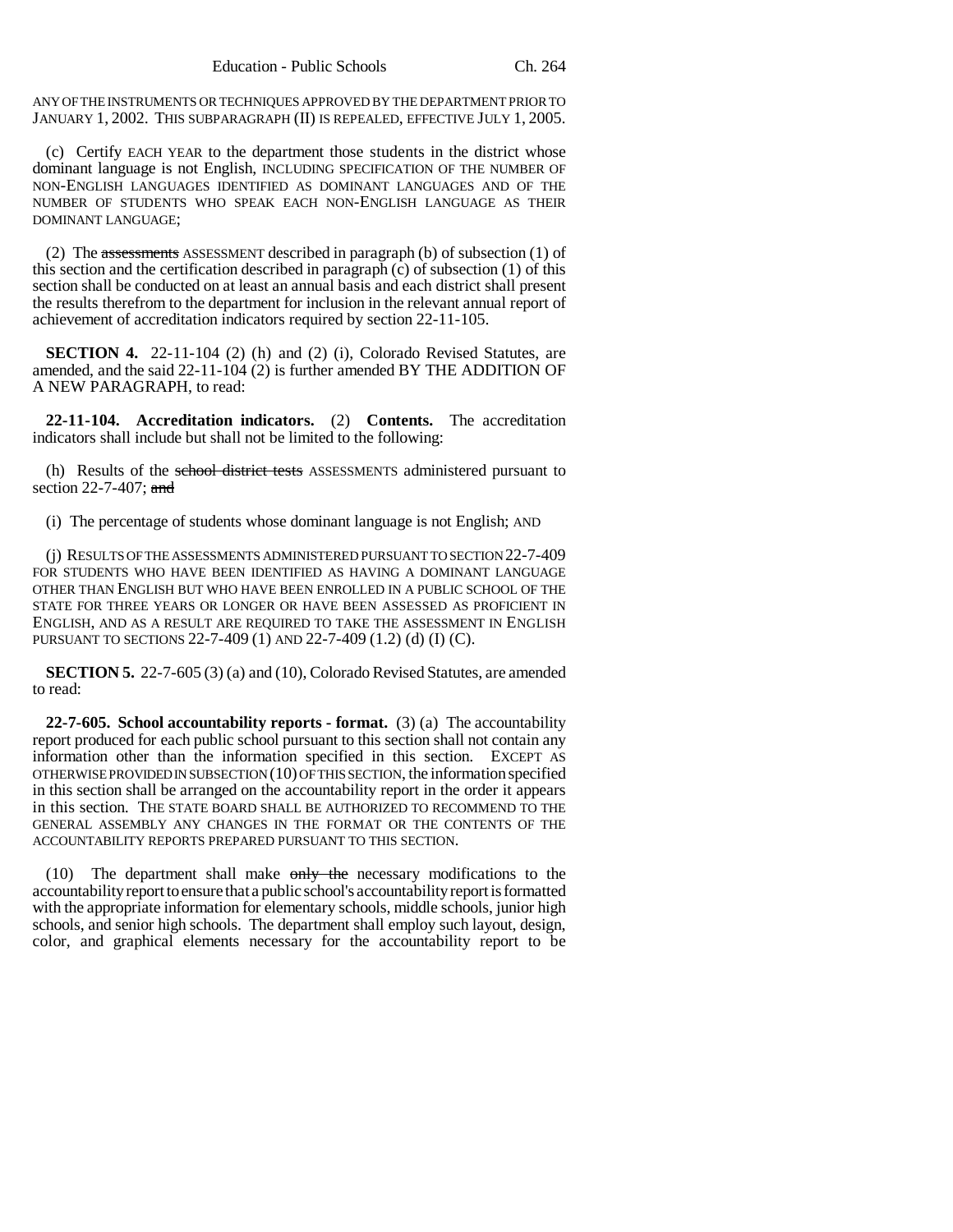parent-friendly and easy to read and to enhance rather than detract from the data to be reported. THE DEPARTMENT SHALL BE AUTHORIZED TO RECONFIGURE AND REARRANGE THE DATA PRESENTED IN THE ACCOUNTABILITY REPORT DUE TO THE SPACE LIMITATIONS OF THE REPORT. If a school fails to report data, the department shall clearly note on the school accountability report: "Data not reported to state";

**SECTION 6.** 22-7-605 (8), Colorado Revised Statutes, is amended BY THE ADDITION OF A NEW PARAGRAPH to read:

**22-7-605. School accountability reports - format.** (8) **School history.** (f) STARTING WITH THE SCHOOL ACCOUNTABILITY REPORTS FOR THE 2005-06 SCHOOL YEAR AND EACH SCHOOL YEAR THEREAFTER, IF THE STATE BOARD DEEMS THAT THERE ARE SUFFICIENT MONEYS RECEIVED FROM THE FEDERAL GOVERNMENT THROUGH THE FEDERAL "NO CHILD LEFT BEHIND ACT OF 2001", PUBLIC LAW 107-110, BELOW THE CHARTS DESCRIBED IN PARAGRAPH (e) OF THIS SUBSECTION (8) SHALL APPEAR A REPORT OF THE PROGRESS OF STUDENTS AT THE SCHOOL ON ASSESSMENTS TO DETERMINE IF THE STUDENTS' DOMINANT LANGUAGE IS NOT ENGLISH. ON OR BEFORE JULY 1, 2002, THE STATE BOARD SHALL BY RULE SPECIFY THE GRAPHIC DEPICTION REQUIRED BY THIS PARAGRAPH (f).

**SECTION 7.** 22-7-409 (1.2) (a) (I), (1.2) (d) (I) (C), and (1.2) (d) (I.5), Colorado Revised Statutes, are amended, and the said 22-7-409 is further amended BY THE ADDITION OF A NEW SUBSECTION, to read:

**22-7-409. Assessments - repeal.** (1.2) (a) (I) The assessments required by subsection (1) of this section shall be aligned with the model content standards adopted by the state board pursuant to section 22-7-406. The assessments shall be conducted during the period beginning the second Monday in March and ending on the third Monday in April of each year. The department shall provide to each public school results of all assessments administered AND ALIGN THE DISAGGREGATION OF THOSE RESULTS WITH THE EXCLUSION OF SCORES PERMITTED BY SUBPARAGRAPH (I) OF PARAGRAPH (d) OF THIS SUBSECTION (1.2). Beginning in 2003, for purposes of notifying local boards of education pursuant to section 22-7-609 (2), the department shall provide the results of the assessments of students enrolled in schools that received an academic performance rating of "unsatisfactory" on the school accountability report prepared for the immediately preceding academic year no later than May 1, 2003, and May 1 of each year thereafter. For reporting purposes only, results shall include diagnostic reporting for each student's performance on each assessment, including but not limited to content-based sub-test scores for several components of each of the standards assessed pursuant to this section.

(d) (I) Every student enrolled in a public school shall be required to take the assessments administered pursuant to subsection (1) of this section; except that the students described in sub-subparagraph  $(A)$  of this subparagraph  $(I)$  shall be required only to take the assessments required by said sub-subparagraph. However, the scores of the following students shall not be used by the state for purposes of calculating school academic performance ratings pursuant to section 22-7-604 (5) or for accreditation pursuant to article 11 of this title:

(C) Any student who at the time that he or she enrolls in any public school of the state is defined as a student whose dominant language is not English pursuant to